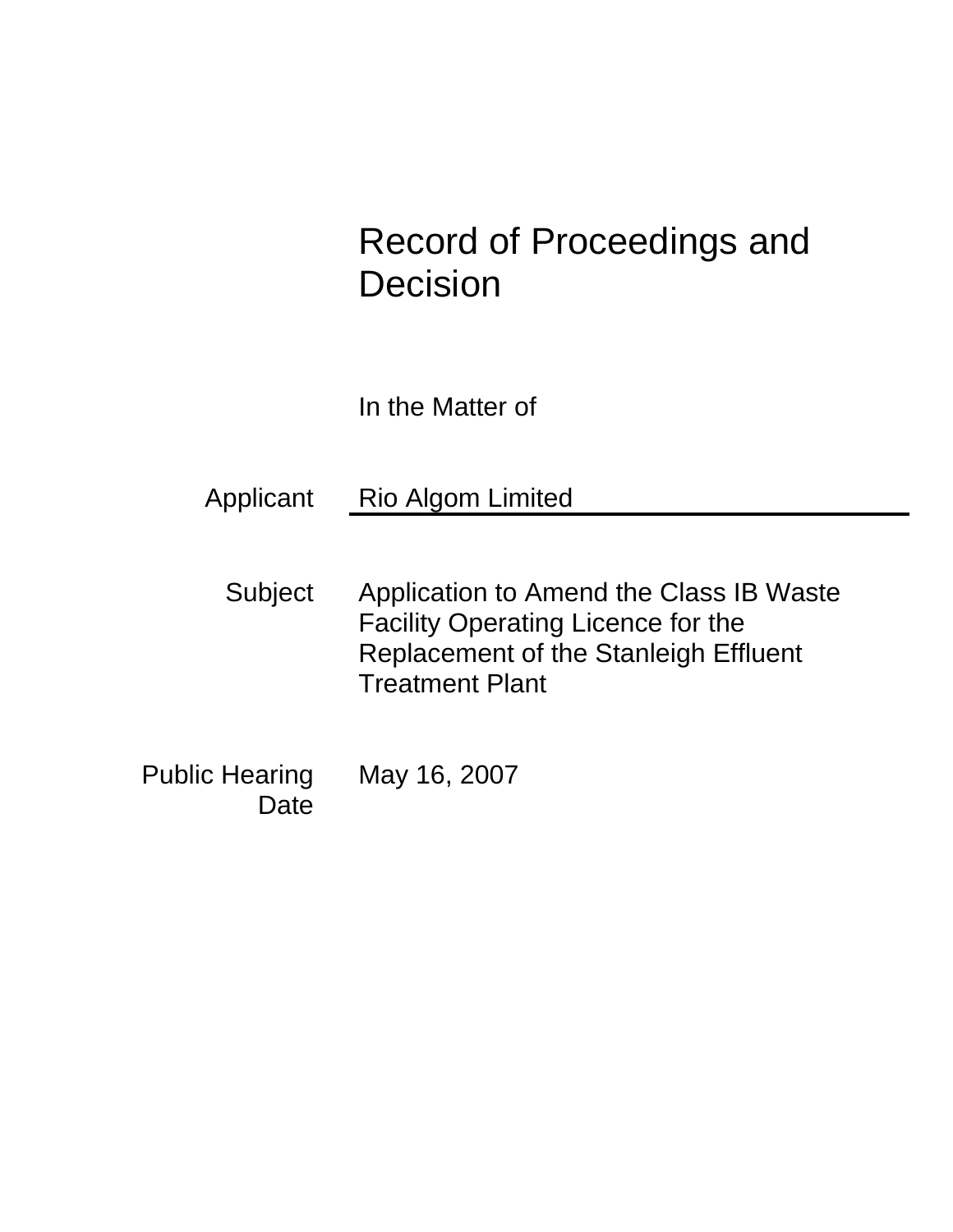# **RECORD OF PROCEEDINGS**

| Applicant:                                                           | Rio Algom Limited                                                                                                                      |
|----------------------------------------------------------------------|----------------------------------------------------------------------------------------------------------------------------------------|
| Address/Location:                                                    | PO Box 38, Elliot Lake, Ontario P5A 2J6                                                                                                |
| Purpose:                                                             | Application to amend the Class IB Waste Facility Operating<br>Licence for the replacement of the Stanleigh Effluent Treatment<br>Plant |
| Application received:                                                | March 16, 2007                                                                                                                         |
| Date of hearing:                                                     | May 16, 2007                                                                                                                           |
| Location:                                                            | Canadian Nuclear Safety Commission (CNSC) Public Hearing<br>Room, 280 Slater St., 14th. Floor, Ottawa, Ontario                         |
| Members present:                                                     | C. R. Barnes, Presiding Member<br>A.R. Graham<br>A. Harvey                                                                             |
| Secretary:<br><b>General Counsel:</b><br><b>Recording Secretary:</b> | M.A. Leblanc<br>S. Maislin Dickson/Lisa Thiele<br>M. Young                                                                             |

| <b>Applicant Represented By</b>                                                                                                                           |                                       | <b>Document Number</b>            |
|-----------------------------------------------------------------------------------------------------------------------------------------------------------|---------------------------------------|-----------------------------------|
| • M. Wiber, Vice-President of Closed Mines for Rio Algom<br>• D. Berthelot, Reclamation Manager, Elliot Lake<br>• A. Coggan, Project Manager, Elliot Lake |                                       | CMD 07-H13.1<br>CMD 07-H13.1A     |
| <b>CNSC</b> staff                                                                                                                                         |                                       | <b>Document Number</b>            |
| • B. Howden<br>$\bullet$ R. Barker                                                                                                                        | $\bullet$ S. Lei<br>$\bullet$ R. Lojk | <b>CMD 07-H13</b><br>CMD 07-H13.A |
| <b>Intervenor</b>                                                                                                                                         |                                       | <b>Document Number</b>            |
| • Serpent River Regional Environmental Committee                                                                                                          |                                       | CMD 07-H13.2                      |

**Date of Release of Summary Decision:** May 16, 2007<br>Date of publication: August 21, 2007 **Date of publication:** 

**Licence:** Amended<br> **y Decision:** May 16, 2007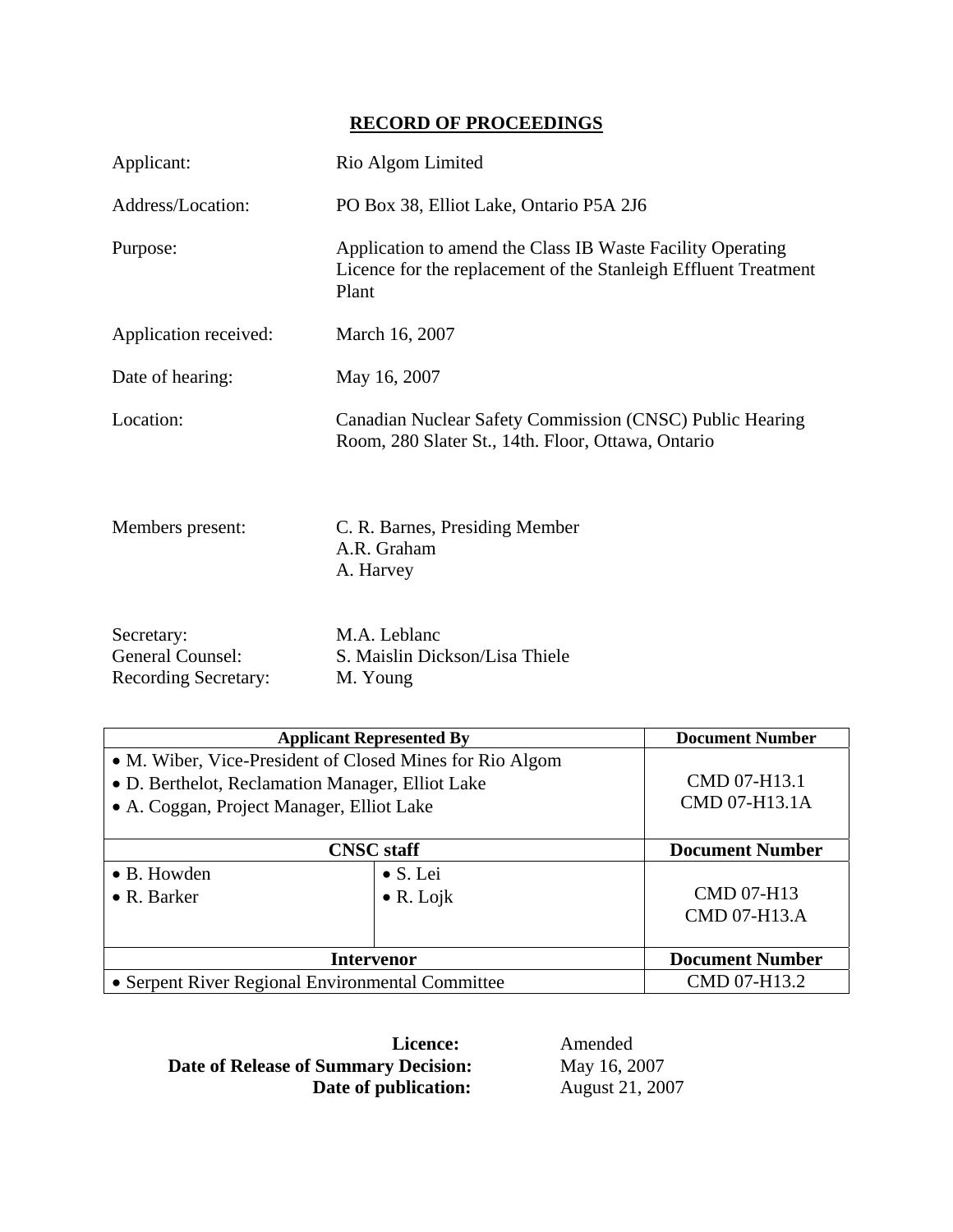# **Table of Contents**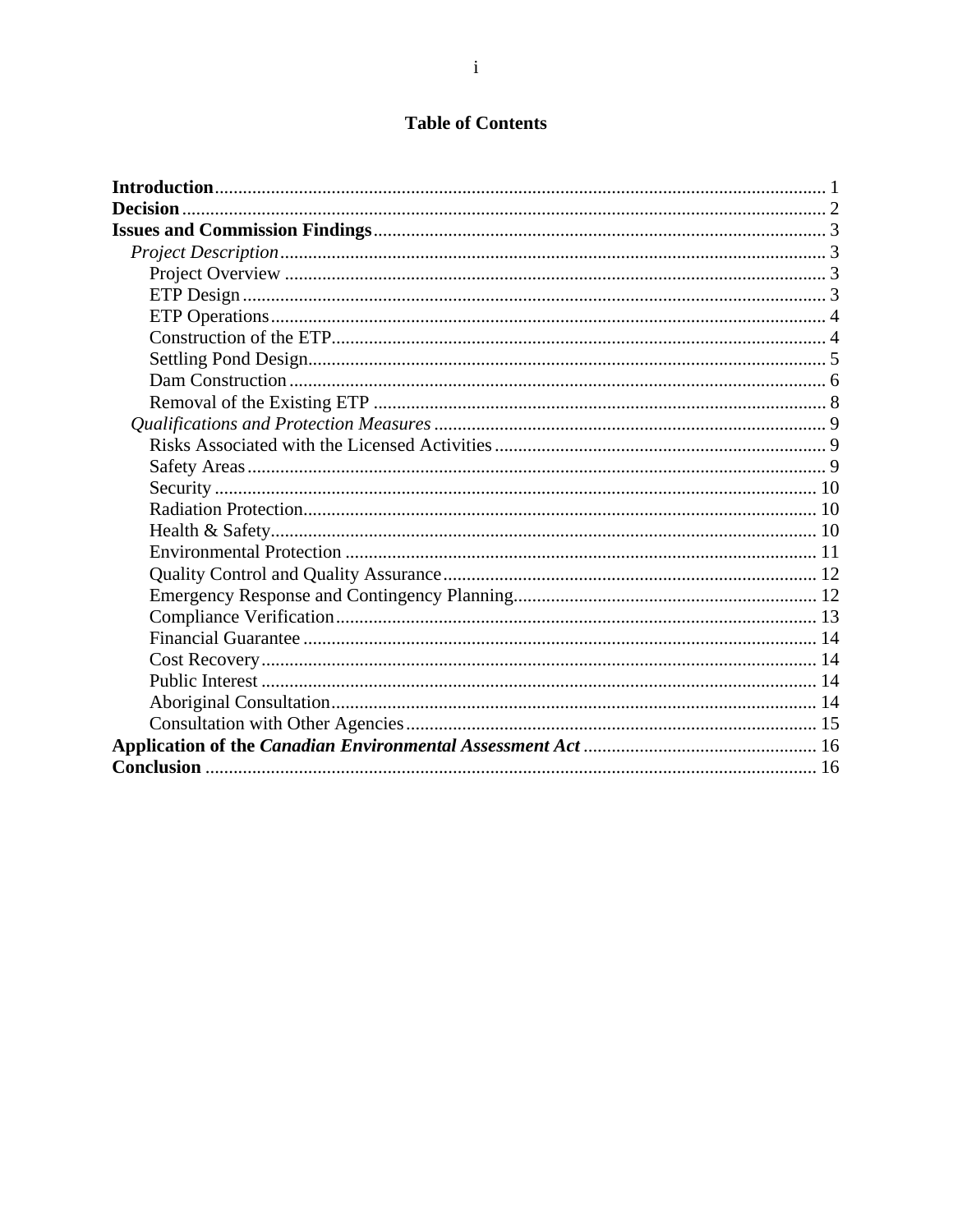# **Introduction**

- 1. Rio Algom Limited (Rio Algom) has applied to the Canadian Nuclear Safety Commission<sup>1</sup> (CNSC) for an amendment to its Class IB Nuclear Waste Facility Operating Licence to enable the replacement of the existing water treatment plant located at the Stanleigh Tailings Management Area (TMA) with a new Effluent Treatment Plant (ETP) and settling pond. The Stanleigh TMA is located approximately 5 km north-east of the City of Elliot Lake, Ontario. The current waste facility operating licence is WFOL-W5-3101.02/indf.
- 2. Rio Algom possesses a waste facility operating licence for its nine closed uranium mine sites in Elliot Lake, Ontario. All of these mine and mill facilities have been decommissioned. The Stanleigh ETP is one of five ETPs that Rio Algom operates under authority of its licence.
- 3. The primary activities required for Rio Algom's proposed ETP include the following:
	- demolition of the existing ETP;
	- construction of an access road:
	- creation of a settling pond;
	- construction of a settling pond dam and spillway; and
	- construction of the new ETP.
- 4. Rio Algom's project proposal requires a licence amendment for the following activities:
	- construction of access roads;
	- construction of a settling pond dam and spillway;
	- construction and commissioning of the new plant;
	- demolition of the ETP:

 $\overline{a}$ 

- creation of a settling pond; and
- normal operations of the new ETP.
- 5. A screening level environmental assessment (EA) was conducted pursuant to the *Canadian Environmental Assessment*  $Act^2$  (CEAA) and it was determined<sup>3</sup> that the project is not likely to cause significant adverse environmental effects, taking into account mitigation measures identified in the EA Screening Report.

<sup>&</sup>lt;sup>1</sup> The *Canadian Nuclear Safety Commission* is referred to as the "CNSC" when referring to the organization and its staff in general, and as the "Commission" when referring to the tribunal component.  $2$  S.C. 1992, c. 37.

<sup>3</sup> Refer to the *Record of Proceedings* on the matter of the *Screening Environmental Assessment for the Proposed Replacement of the Stanleigh Effluent Treatment Plant*, date of hearing March 7, 2007.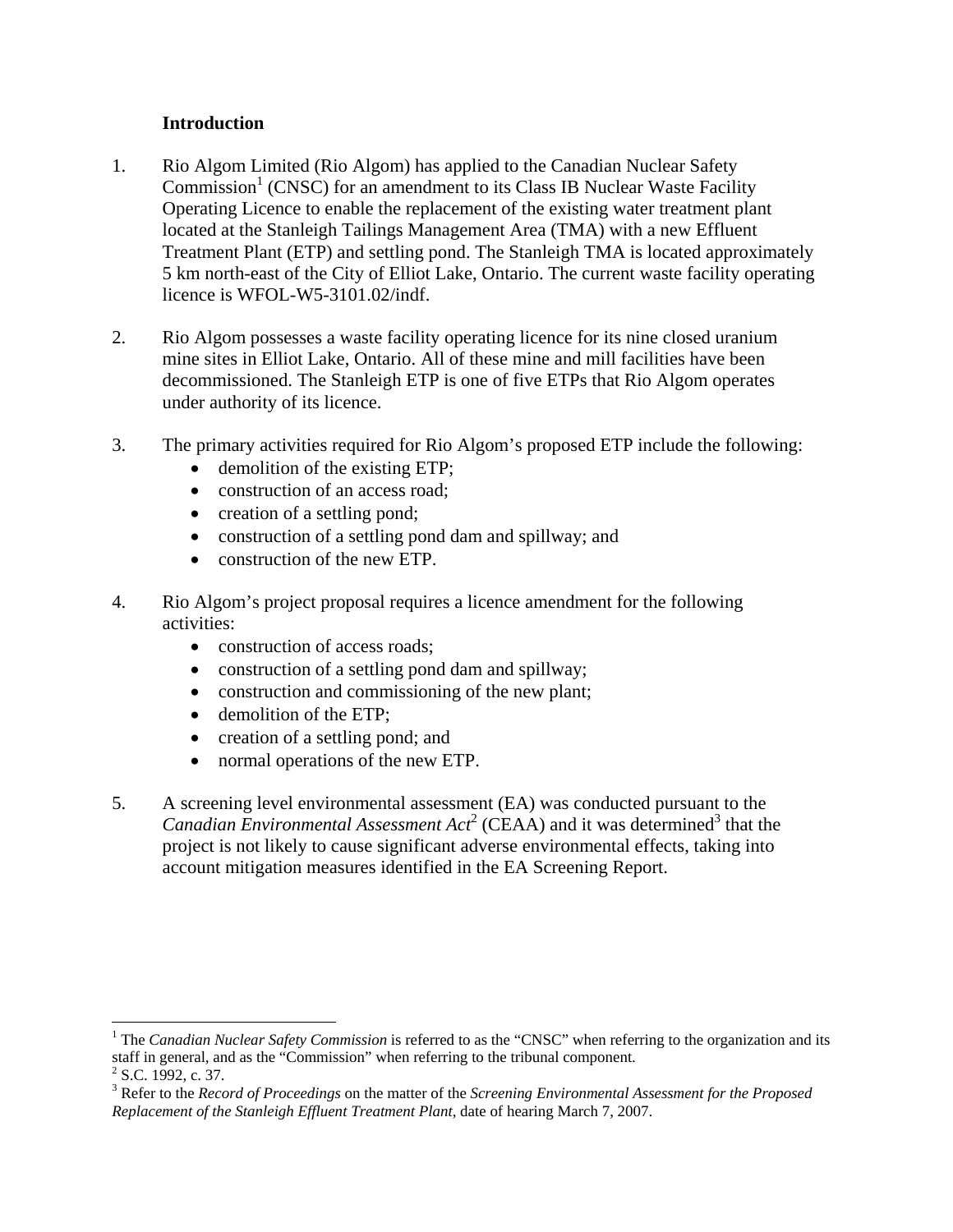**Issues** 

- 6. In considering the application, the Commission was required to decide, pursuant to subsection 24(4) of the *Nuclear Safety and Control Act*<sup>4</sup> (NSCA):
	- a) if Rio Algom is qualified to carry on the activity that the amended licence would authorize; and
	- b) if, in carrying on that activity, Rio Algom would make adequate provision for the protection of the environment, the health and safety of persons and the maintenance of national security and measures required to implement international obligations to which Canada has agreed.

# Public Hearing

7. The Commission, in making its decision, considered information presented for a public hearing held on May 16, 2007 in Ottawa, Ontario. During the public hearing, the Commission received written submissions and heard oral presentations from CNSC staff (CMD 07-H13 and CMD 07-H13.A) and Rio Algom (CMD 07-H13.1 and CMD 07-H13.1A), as well as a written intervention from the Serpent River Regional Environmental Committee (CMD 07-H13.2).

# **Decision**

8. As stated in its *Summary Record of Proceedings and Decision* of May 16, 2007, and based on its consideration of the matter, as described elsewhere in this *Record of Proceedings*, the Commission concludes that Rio Algom is qualified to carry on the activity that the amended licence will authorize. The Commission is of the opinion that Rio Algom, in carrying on that activity, will make adequate provision for the protection of the environment, the health and safety of persons and the maintenance of national security and measures required to implement international obligations to which Canada has agreed. Therefore,

the Commission, pursuant to section 24 of the *Nuclear Safety and Control Act*, amends the Class IB Nuclear Waste Facility Operating Licence WFOL-W5- 3101.02/indf issued to Rio Algom Corporation for its closed uranium mine sites located in Elliot Lake, Ontario. The amended licence WFOL-W5-3101.03/indf remains valid indefinitely, unless suspended, amended, revoked or replaced.

 $\overline{a}$  $4$  S.C. 1997, c. 9.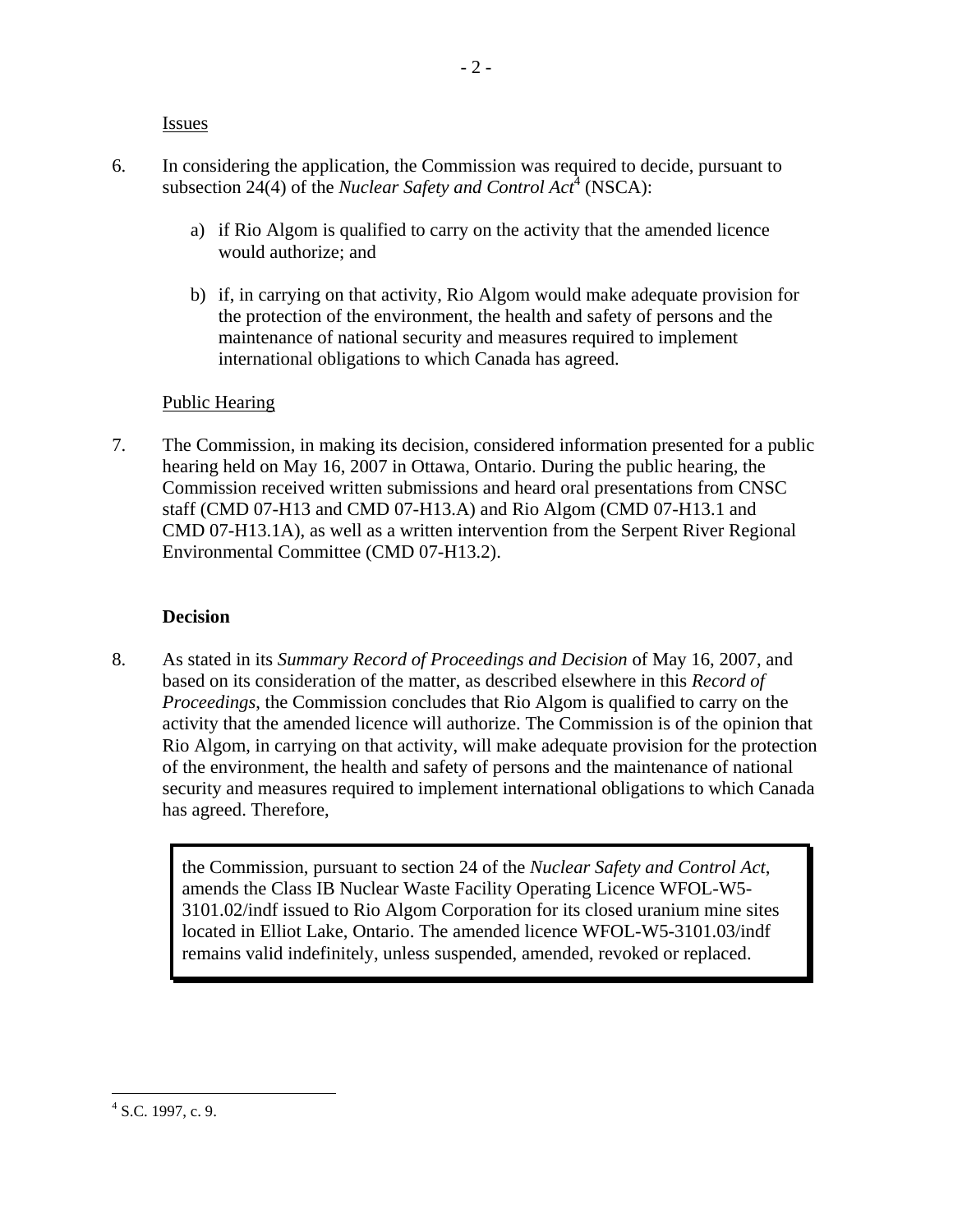9. The Commission includes in the licence the conditions recommended by CNSC staff, as set out in the draft licence attached to CMD 07-H13.A.

## **Issues and Commission Findings**

- 10. In making its licensing decision, the Commission considered a number of issues relating to Rio Algom's qualification to carry out the proposed activities and the adequacy of the proposed measures for protecting the environment, the health and safety of persons, national security and international obligations to which Canada has agreed.
- 11. CNSC staff stated that a screening level EA was conducted pursuant to the CEAA and it was determined that the project is not likely to cause significant adverse environmental effects, taking into account mitigation measures identified in the EA Screening Report.

# *Project Description*

# Project Overview

12. Rio Algom stated that the project entails the demolition and replacement of the existing Stanleigh ETP with a smaller, energy-efficient ETP; the construction of a dam and spillway, which will enable the development of a precipitate settling pond; the construction of access roads, and a change to the existing TMA spillway. Rio Algom stated that after the commissioning of the new ETP is complete but before the ETP begins routine operations, the existing ETP will be demolished and the debris disposed of in the landfill located under water in the Stanleigh TMA.

# ETP Design

- 13. Rio Algom stated that the new ETP will be an energy-efficient, easily serviceable, more robust and relatively simple conventional system, similar to those used at all the other Rio Algom TMAs in the Elliot Lake area, followed by a settling pond to remove treatment precipitates.
- 14. Rio Algom explained that several design features were incorporated into the new ETP design, including gravity inflow, the separation of precipitates in a constructed settling pond requiring no input of energy, minimizing building size to reduce heat loss, energy generation by water turbine and/or a small diesel generator, and a remote telemetry system that will allow for 24/7 access to performance indicators and alarm conditions. Rio Algom noted that flow rates will be determined by the water level in the TMA and controlled by the plant influent valve.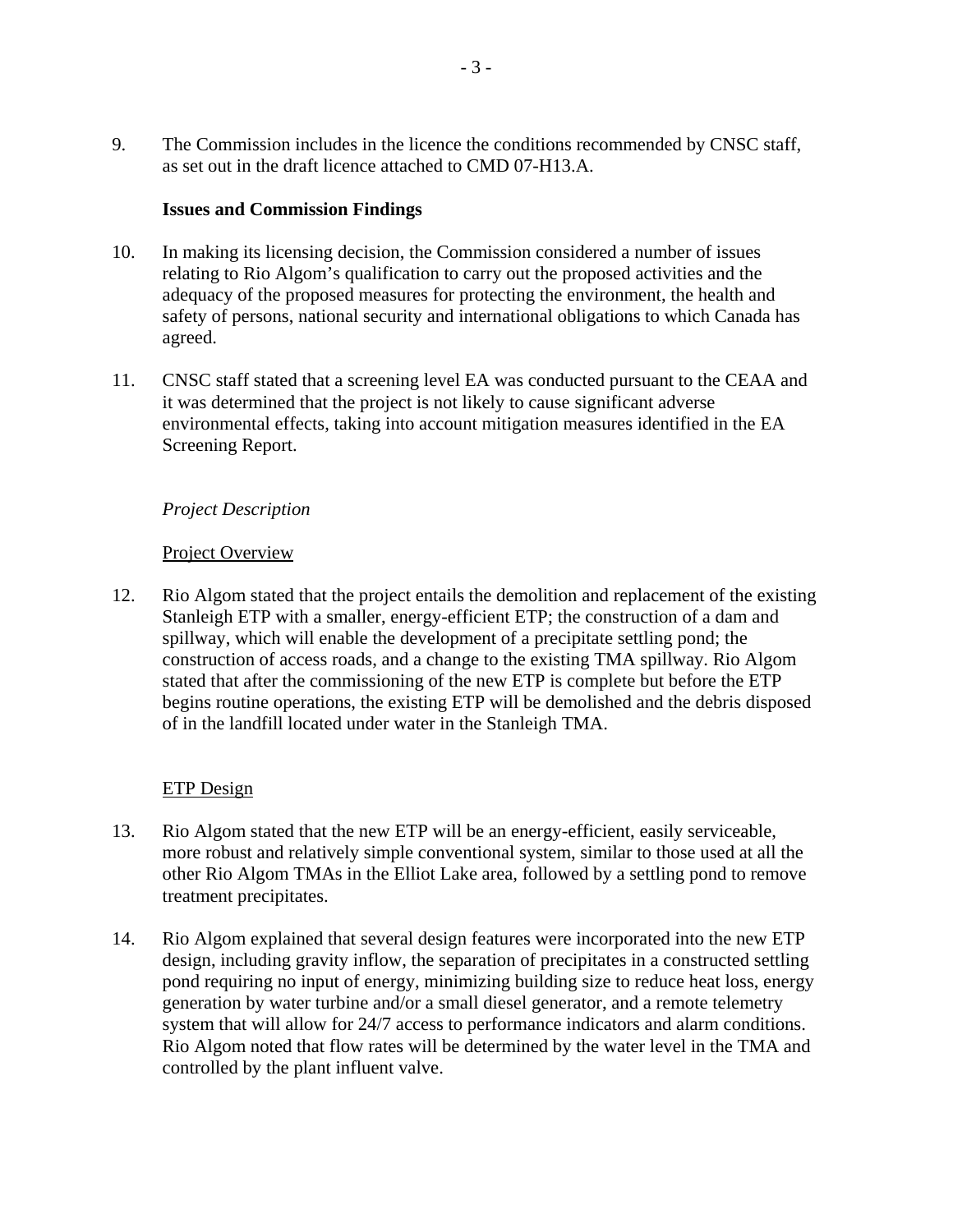15. The Commission asked if any of the excess power generated at the ETP will be delivered to Ontario Power Generation Inc. for use elsewhere. Rio Algom responded that it cannot do that because building a line to transmit the excess power would not be cost-effective. Rio Algom explained that it will not generate enough energy to make it economic to use elsewhere.

# ETP Operations

- 16. Rio Algom stated that the inflow siphon will discharge through a turbine to a stilling well, which will lead to a reagent mixing channel, into which lime slurry and barium chloride will be added. Rio Algom noted that reagent addition rates will be adjusted to maintain pH and radium removal within operating ranges at the discharge of the settling pond. Rio Algom further explained that the discharge from the settling pond to McCabe Lake will take place after five to ten days. Rio Algom further noted that a flow control structure will prevent discharge in the event of a problem.
- 17. CNSC staff stated that the ETP will be operated in response to precipitation events in order to maintain the basin within its normal operating range. CNSC further stated that the annual volume of treated and discharged water will be similar to those under the current design. CNSC staff stated that the annual discharge volumes are expected to remain in the range from 5 megametres cubed  $(Mm<sup>3</sup>)$  to  $10.5 Mm<sup>3</sup>$ .

## Construction of the ETP

- 18. Rio Algom stated that prior to any construction the water level in the TMA will be lowered to the normal low operating level to provide capacity for any precipitation that may occur during construction, which will ensure that the tailings will remain in a saturated state. Rio Algom added that the sand and gravel berm will be replaced with a concrete structure at slightly higher elevation, which will increase the storage volume of the TMA.
- 19. Rio Algom noted that plant operations personnel experienced in the commissioning and operation of the four existing ETPs will be involved in the dry testing and commissioning of the new ETP. Rio Algom also noted that the equipment and instrumentation will be tested wet while the valley sump is installed so that any offspecification water released to the settling pond can be returned to the TMA. Rio Algom explained that this will ensure that the new ETP is operational prior to the demolition of the existing ETP.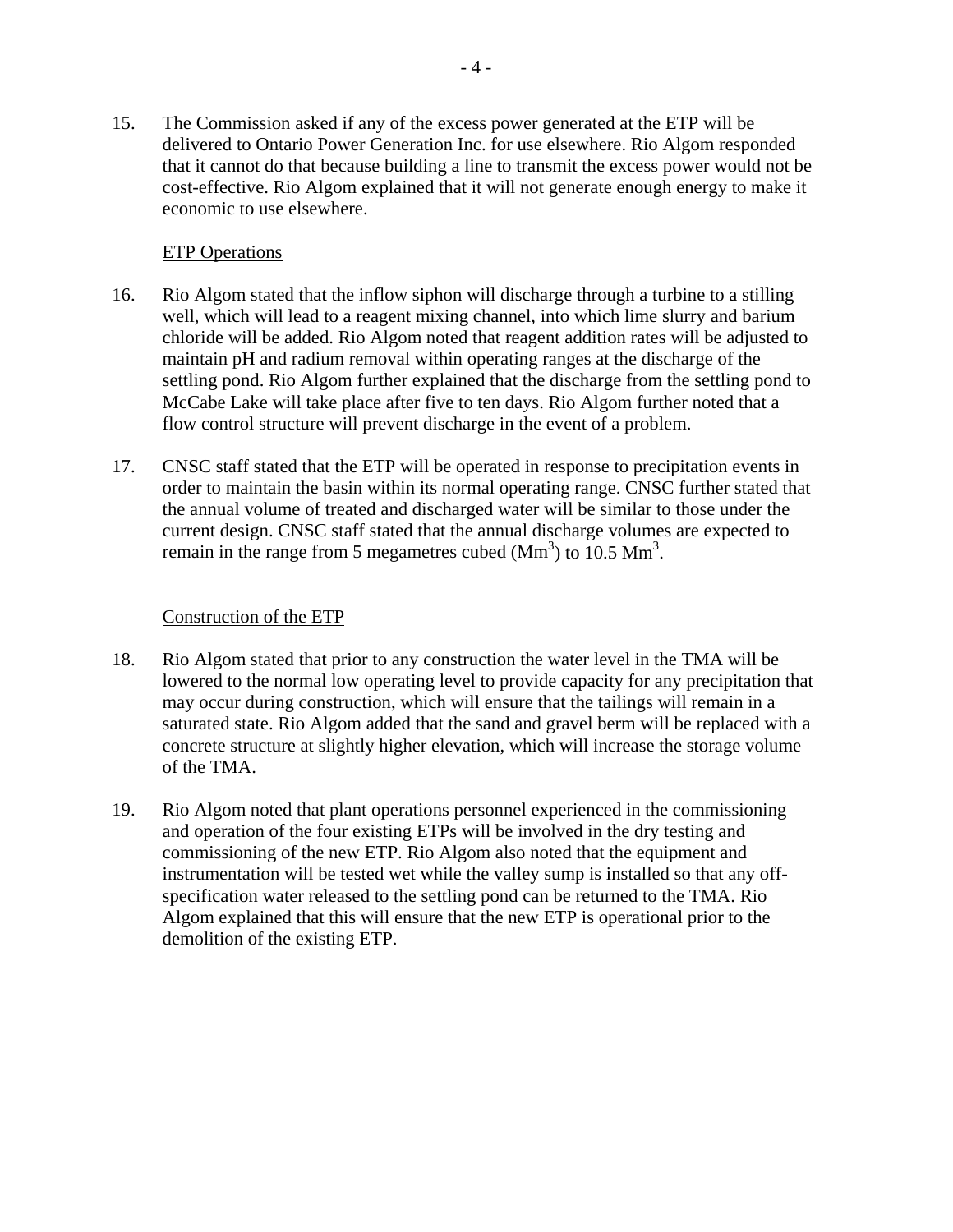### Settling Pond Design

- 20. Rio Algom stated that the new settling pond will be retained by a zoned rock fill dam approximately 125 m long and 11.1 m high at the deepest section. Rio Algom explained that the dam will have a wide overflow spillway channel, will be designed and constructed to the same standards as all of Rio Algom's other tailings dams, and will be inspected monthly and annually.
- 21. Rio Algom further explained that the spillway has a width of 61 m at the top, reducing to 30 m at the bottom, where a 6 m long stilling basin will dissipate flow before entering McCabe Lake. Rio Algom stated that the spillway was designed to safely convey the probable maximum precipitation (PMP) runoff, including outflow to the TMA spillway during such a storm event. Rio Algom noted that emergency control of the spillway can be implemented if the effluent quality becomes a concern.
- 22. Rio Algom stated that the settling pond will have a minimum retention time of five days at a maximum effluent treatment rate of 500 litres per second (L/s) and an effective retention time of ten days for a nominal flow rate of 275 L/s. Rio Algom stated that the minimum water depth above the settled sludge will be 6 m.
- 23. Rio Algom noted that seepage from the settling pond will contribute less than 0.5% of the annual radium loadings to McCabe Lake.
- 24. The Commission asked if the dams and structures around the TMA are capable of handling the proposed increase in elevation of the reservoir spillway from 1205 feet to 1207 feet. Rio Algom stated that they are. Rio Algom explained that it reviewed the hydrology and decided that the final elevation is appropriate and would also maintain the fisheries habitat.
- 25. The Commission inquired about the impact on the environment and McCabe Lake in the event that a significant amount of water was to enter the pond without going through the ETP. Rio Algom stated that significant effects are not expected downstream if the treatment system is bypassed in a major storm, because the radium level and water quality are already very close to the drinking water standards.
- 26. The Commission sought confirmation from CNSC staff that this is the case. CNSC staff responded that the influent from the TMA is at the drinking water quality objective for radium-226, and other contaminants are at safe levels. CNSC staff stated that the worst potential effect from a major storm would be an increase in sediment contamination, but it would only be a small change.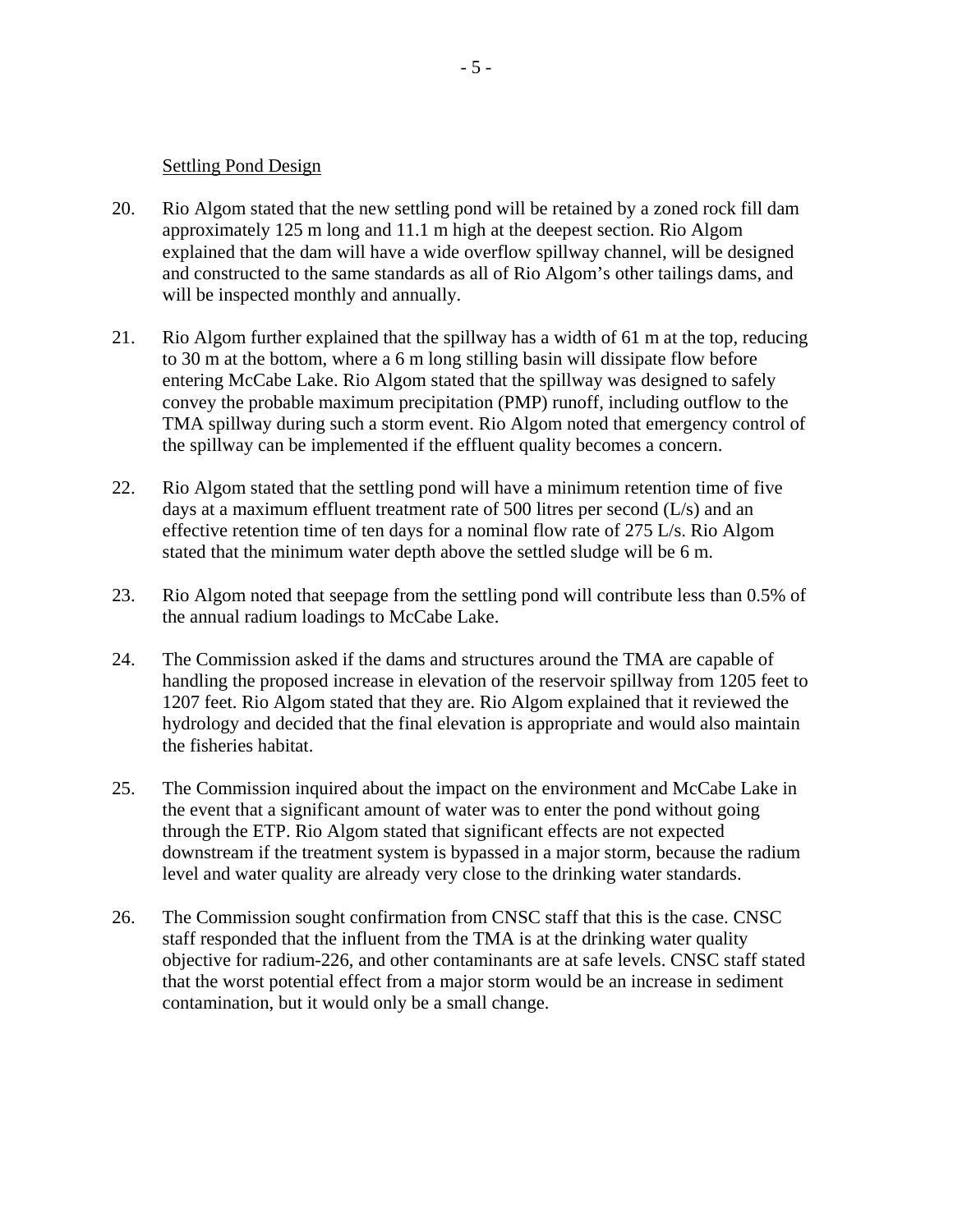- 27. The Commission asked if the new settling pond design will meet precipitation projections, taking into account the effects of climate change. CNSC staff responded that the value for the PMP, 425 millimetres (mm) was determined in 1997 and the Ontario Ministry of Natural Resources reviewed all of its estimates for the entire province and updated the value in 2006. CNSC staff reported that the updated value is at least 70 mm lower than the previous value but still very conservative. CNSC staff stated that because the updated value is so conservative, the impact of climate change would be minimal.
- 28. The Commission, noting Rio Algom's statement that it would take approximately 150 years for the sludge bed to reach the maximum elevation of 1130.3 feet in the settling pond, sought clarification concerning the life expectancy of the settling pond. Rio Algom responded that because the sludge bed can be cleaned out, the settling pond can be used indefinitely.
- 29. The Commission asked if the settling pond's five to ten day retention time is sufficient to allow very fine material to settle and not flow into the lake. Rio Algom responded that in the settling tests it has conducted, good results were achieved with only one to three days settling time. Rio Algom stated that it is being conservative by using a settling time of five to ten days.
- 30. The Commission inquired about what would happen if Rio Algom's settling tests were not accurate. Rio Algom replied that it can add ferric sulphate if there is a need to have more rapid settling. Rio Algom noted that adding ferric sulphate increases treatment costs and generates more sludge, so Rio Algom refrains from doing so if it is not necessary.

## Dam Construction

- 31. Rio Algom stated that in order to construct the new ETP and settling pond, the site will be cleared by a licensed logging company. Rio Algom further stated that following the clearing of the site, geological and geotechnical consulting engineers will map the bedrock and identify any potential areas of unusual seepage.
- 32. Rio Algom stated that two coffer dams will then be constructed and incorporated into the completed dam. Rio Algom noted that the construction of the dam will be concurrent with construction of new ETP, while the flooding of the new settling pond will occur following the demolition of existing ETP. Rio Algom also stated that new access roads to the ETP and dam will be constructed since the current access road will be partially flooded by the new settling pond.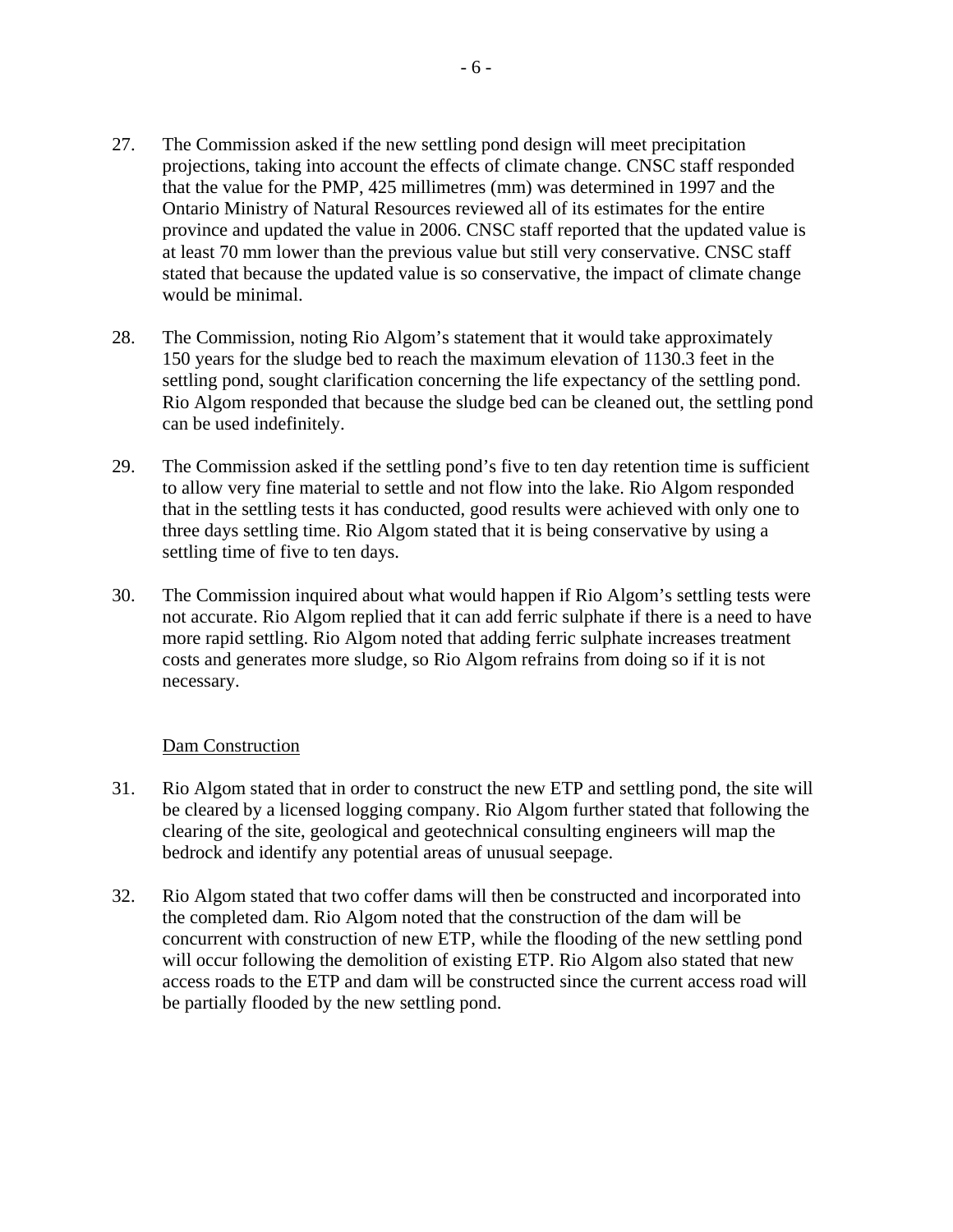- 33. Rio Algom stated that the dam construction will start with the installation of a silt fence along the shore of McCabe Lake and a double silt curtain in McCabe Lake immediately downstream of the dam construction area. Rio Algom noted that silt control measures will be inspected and maintained daily and McCabe Lake will be sampled daily for total suspended solids. Further to this, Rio Algom stated that a runoff collection sump and construction dewatering system will be established upstream of the upstream coffer dam and inspected daily.
- 34. Rio Algom stated that the dam core, filter zones, rockfill core and rip rap surfaces will be raised concurrently to minimize the period of working in the water. Rio Algom further stated that the dam will initially be completed to an elevation of 1130 feet, which is approximately 4 m above the water elevation in McCabe Lake. Rio Algom noted that at this elevation, the slope of the downstream dam embankment plus the stilling basin width will provide an approximately 30 m dry buffer zone between the construction area and McCabe Lake. Rio Algom explained that the buffer zone will isolate the construction zone from the lake for the remainder of the construction period.
- 35. The Commission asked if the dam has a concrete structure around the core. Rio Algom responded that the core is built with till and graded material, and the concrete is limited to the spillway notch, which is a notch in the dam for the normal operating levels of the pond.
- 36. The Commission expressed concern given the possibility that the dam may be constructed on a fault line. The Commission asked Rio Algom if it will be doing adequate geological and geotechnical work to determine the nature of the bedrock at the site. Rio Algom responded that it will determine the condition of the bedrock once the bedrock has been excavated and Rio Algom can perform a full inspection. Rio Algom stated that the site will be assessed by a geotechnical engineer who will ensure that the rock can provide a good foundation for the dam. Rio Algom further stated that it will look for fractures in the bedrock, and if there is a digression from what is already known about the bedrock, Golder Associates will supply a geologist to investigate the bedrock.
- 37. Rio Algom stated that the region was previously extensively geologically mapped by Golder Associates, in particular when the mine was reopened in 1981. Rio Algom stated that it has drilled three bore holes in the dam foundation area and a geologist has confirmed that the original geological mapping was correct. Rio Algom also stated that it conducted geophysical work to determine the profile of the bedrock, which was confirmed to be in conformance with the geological mapping.
- 38. Rio Algom further stated that it expects to find some fractures in the very centre of the basin, which would be normal. Rio Algom explained that it has done other rock excavations and used dental concrete to address rock fractures.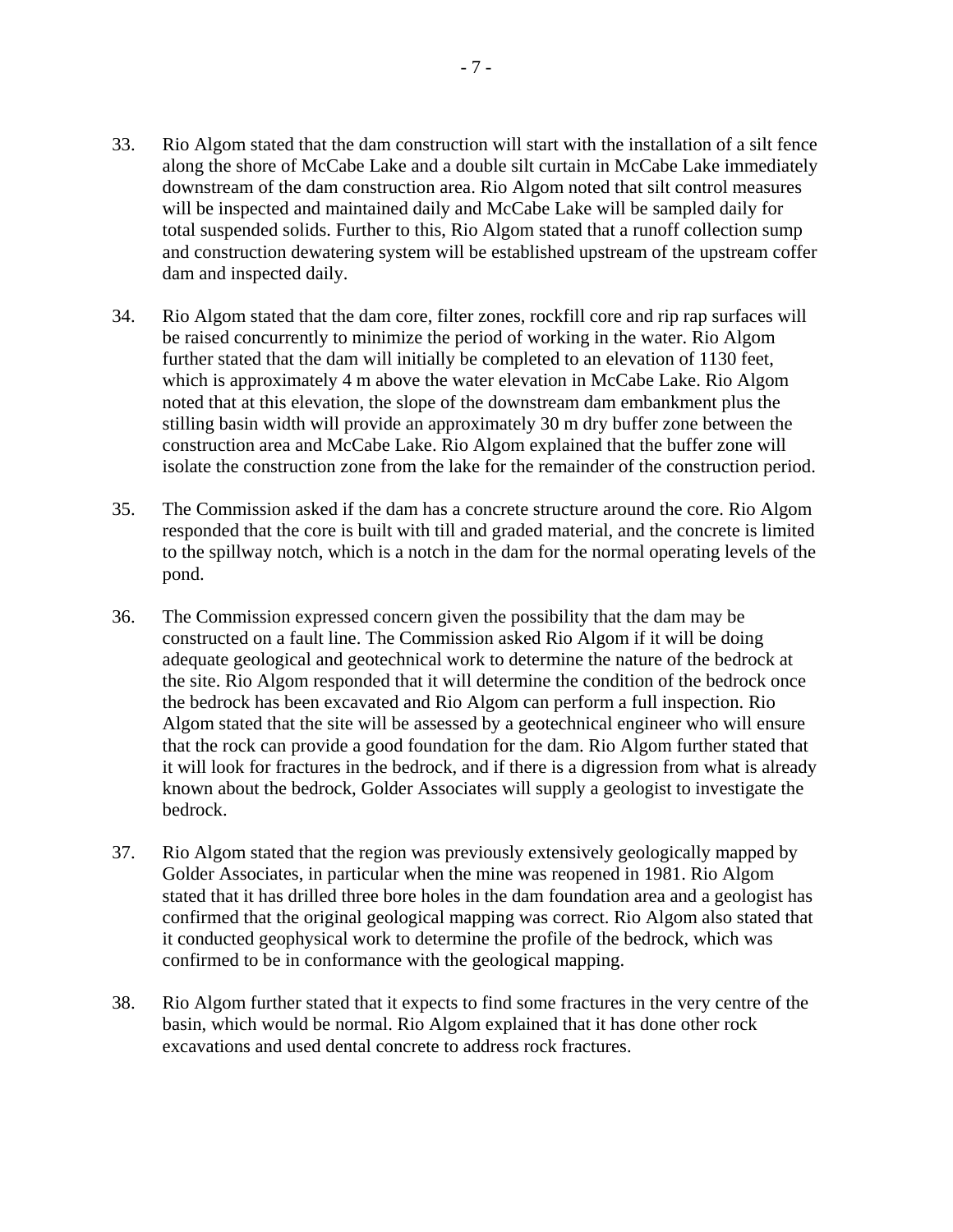- 39. CNSC staff stated that it investigated the concern about a fracture zone through the foundation of that dam. CNSC staff confirmed that the three bore holes could not detect any fracture zone in that foundation.
- 40. The Commission asked whether there is a need for groundwater monitoring given the permeability of the dam and bedrock. Rio Algom stated that it conducted a full seepage analysis and found it to be one percent of the discharge from the pond, which will have little impact on McCabe Lake due to the volume of the lake. Rio Algom further stated that it has considered other groundwater conditions and the radium levels. Rio Algom stated that the loadings to McCabe Lake are a very small fraction of the natural discharge from the TMA.

# Removal of the Existing ETP

- 41. Rio Algom stated that prior to the construction of the settling pond the existing ETP must be decommissioned. Rio Algom stated that the removal of the existing ETP will take place over the following stages:
	- plant circuit cleanout;
	- removal of hazardous material;
	- equipment salvage (if any);
	- demolition: and
	- removal of power line and main transformer station.
- 42. CNSC staff explained that the cleanout will remove loose material and dust, and the tanks and filters will be flushed with process water to return all precipitates to the TMA. CNSC staff further explained that the hazardous materials, including oil, grease, lime, barium chloride and diesel fuel will either be disposed, consumed or transferred and re-used. CNSC staff noted that material contaminated with radionuclides, filter media and demolition debris will be disposed of in the TMA landfill.
- 43. CNSC staff stated that equipment salvage is anticipated to be limited because most of the equipment has been contaminated with radionuclides or is site-specific and thus has no market value. CNSC staff noted that some equipment may be salvaged if deemed to be cost effective. CNSC staff stated that any salvaged equipment or scrap steel will be washed and monitored for radiation. CNSC staff further noted that any contaminated materials will be disposed of in the landfill in the TMA.
- 44. CNSC staff stated that the demolition of the existing ETP will be undertaken using heavy equipment to ensure that there will be no exposure of workers to falling material from the site. CNSC staff noted that demolition debris will be loaded onto trucks and transported to the TMA landfill.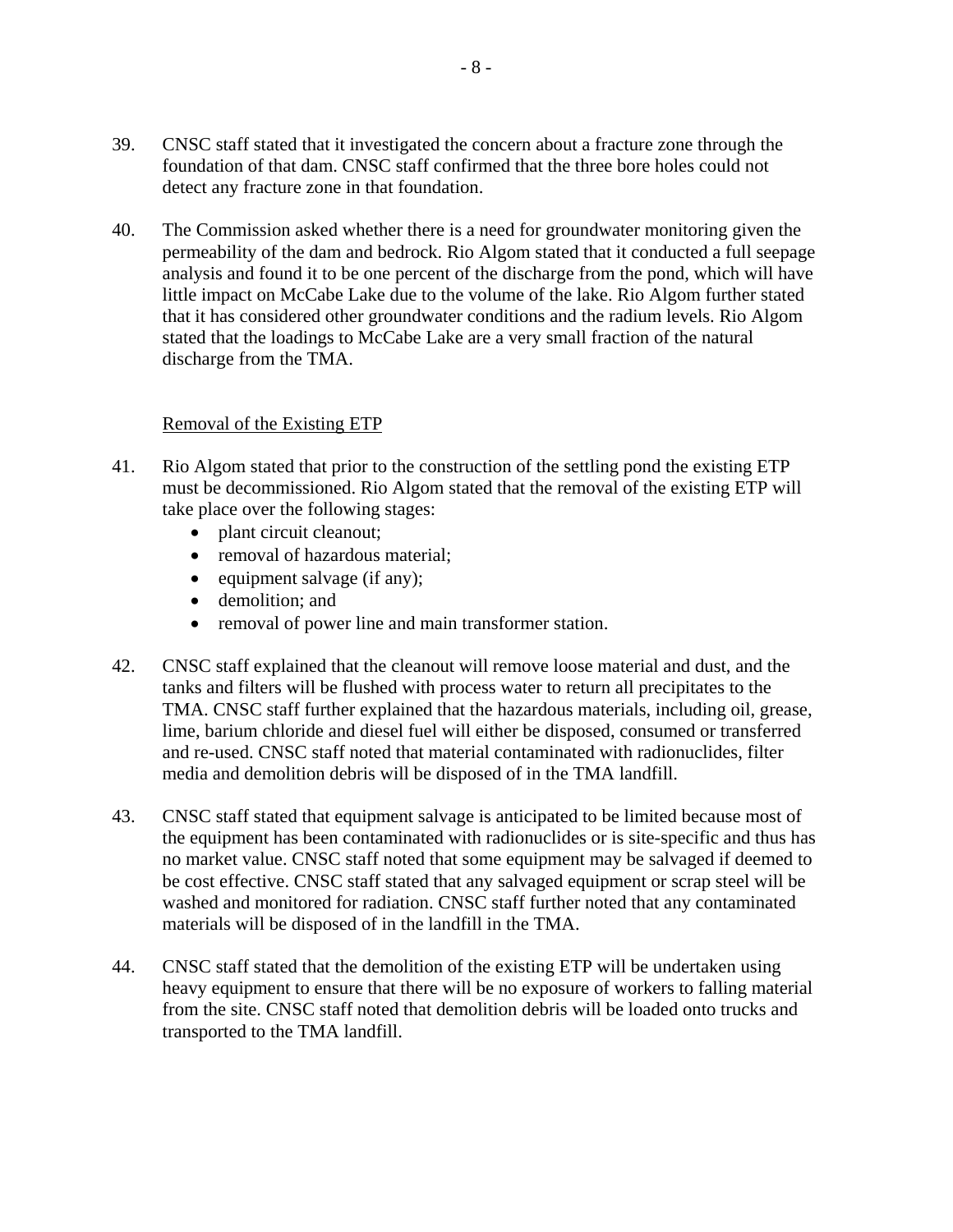- 45. CNSC staff stated that for the removal of the power line, the power will be disconnected from the main transformer station and pole line, and the conductors and pole hardware will be disposed of in the TMA landfill or sold as scrap.
- 46. The Commission asked Rio Algom to further explain the sequence in which it plans to construct the new ETP and demolish the existing ETP. Rio Algom responded that it intends to complete the construction of the new ETP and test it to ensure that it is ready for operation; demolish the old buildings; and then start up the new ETP. Rio Algom explained that it will not start up the new ETP for full operation until the old ETP has been decommissioned because the old ETP will be inundated by the new settling pond.

## *Qualifications and Protection Measures*

#### Risks Associated with the Licensed Activities

- 47. CNSC staff stated that the risks associated with the licensed activities at the facility are related primarily to the competence of the engineering features associated with the containment of nuclear substances, in the operations and monitoring of the facility ETPs and in the competence of other static structures to minimize contaminants released to the environment.
- 48. CNSC staff stated that although the public is restricted from the TMAs by fencing, gating and signage, the TMAs are accessible by walking. CNSC staff stated that the potential radiation dose to the public has been modeled, and analysis has indicated that the radiation dose to workers and the general public is acceptably low. CNSC staff stated that the risks to persons from normal operations are minimal.
- 49. CNSC staff stated that the overall risk associated with the licensed activities is low, based on the type of activities required to operate the facility, the standards to which the engineering features of the facility have been designed, the monitoring programs in place, the probability of an occurrence that would impact the health and safety of workers and the environment, the ongoing public information and awareness program that has been established by Rio Algom and the consequence of a credible accident.

#### Safety Areas

50. CNSC staff stated that it reviewed Rio Algom's performance in several safety areas in August 2005, and although it did not re-review Rio Algom's performance for the purposes of this licence amendment request, CNSC staff noted that there have been no changes to Rio Algom's performance indicators since 2005, and as such, the previous safety ratings continue to apply.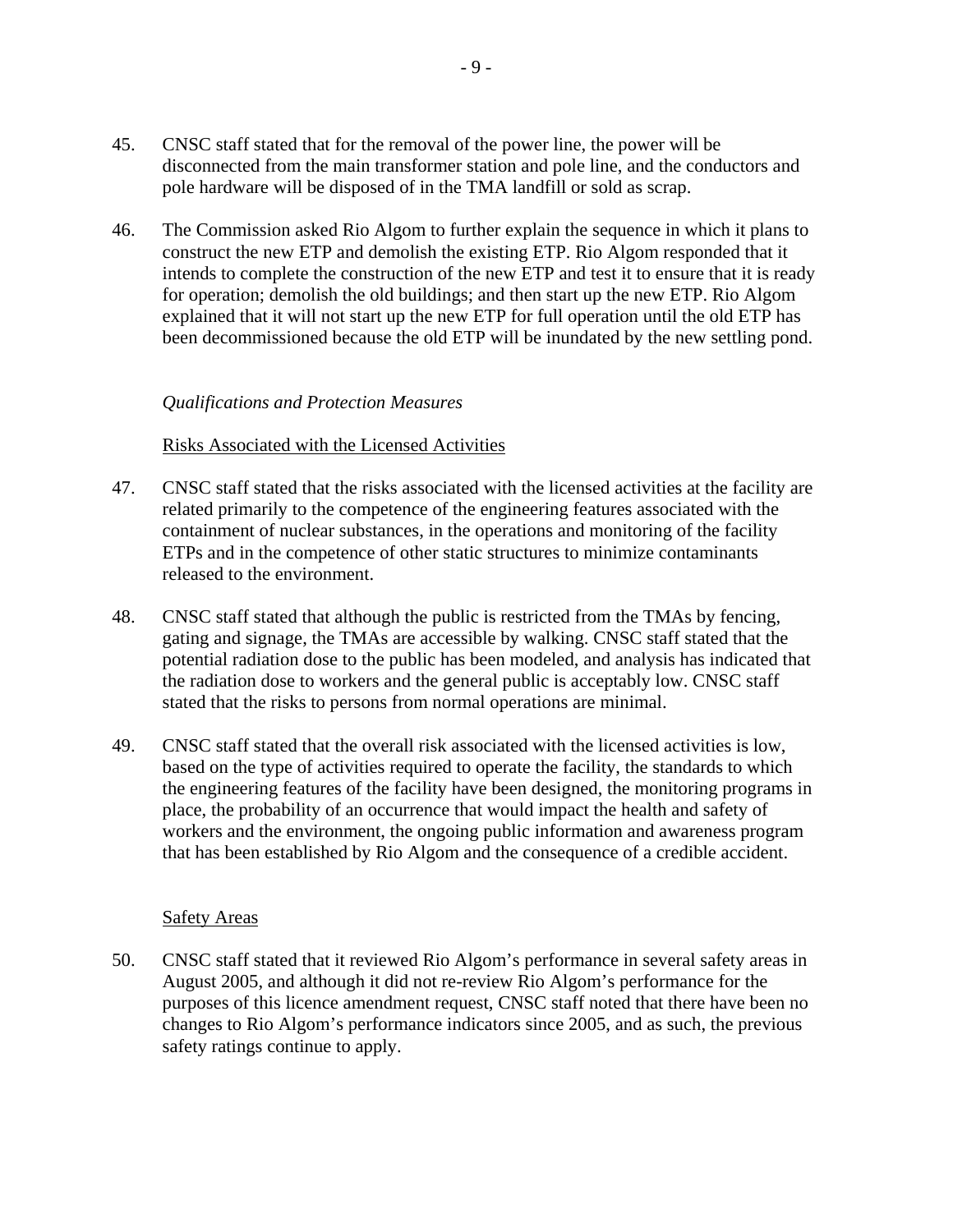- 51. CNSC staff reported that the Program and Implementation for all of Rio Algom's safety areas have been assessed as "meeting requirements", including the following:
	- Operations and Maintenance;
	- Non-Radiological Health and Safety;
	- Radiation Protection:
	- Environmental Protection;
	- Quality Management;
	- Emergency Preparedness;
	- Fire Protection;
	- Safeguards; and
	- Public Information Program.

# **Security**

52. Rio Algom stated that the ETP construction site is located in a remote section of the property, at least 2 km east of the gate and common pedestrian access points. Rio Algom stated that the prevention of vehicular traffic on the site was improved in 2006 by the installation of boulder fences and signage at all known public access points. Rio Algom noted that project-specific security measures include additional signage prohibiting all site access, increased frequency of security patrols and posting a flag person at the gate during haulage of off-site materials.

# Radiation Protection

- 53. Rio Algom stated that its established radiation protection programs and procedures will apply to the project. Rio Algom further stated that its dose records confirm that these measures have been successful in ensuring no worker has exceeded the public dose limit following closure of the mines in 1990.
- 54. Rio Algom also stated that training will be included in the project orientation, and workers likely to come in contact with radioactive materials will be monitored. Rio Algom added that practices established for the safe handing of tailings and sludge will apply to the handling of filter materials.

# Health & Safety

55. Rio Algom stated that its established health and safety programs and procedures will also apply to the project. Rio Algom noted that its staff and contractors have experienced no lost time injuries or incidents since 2000.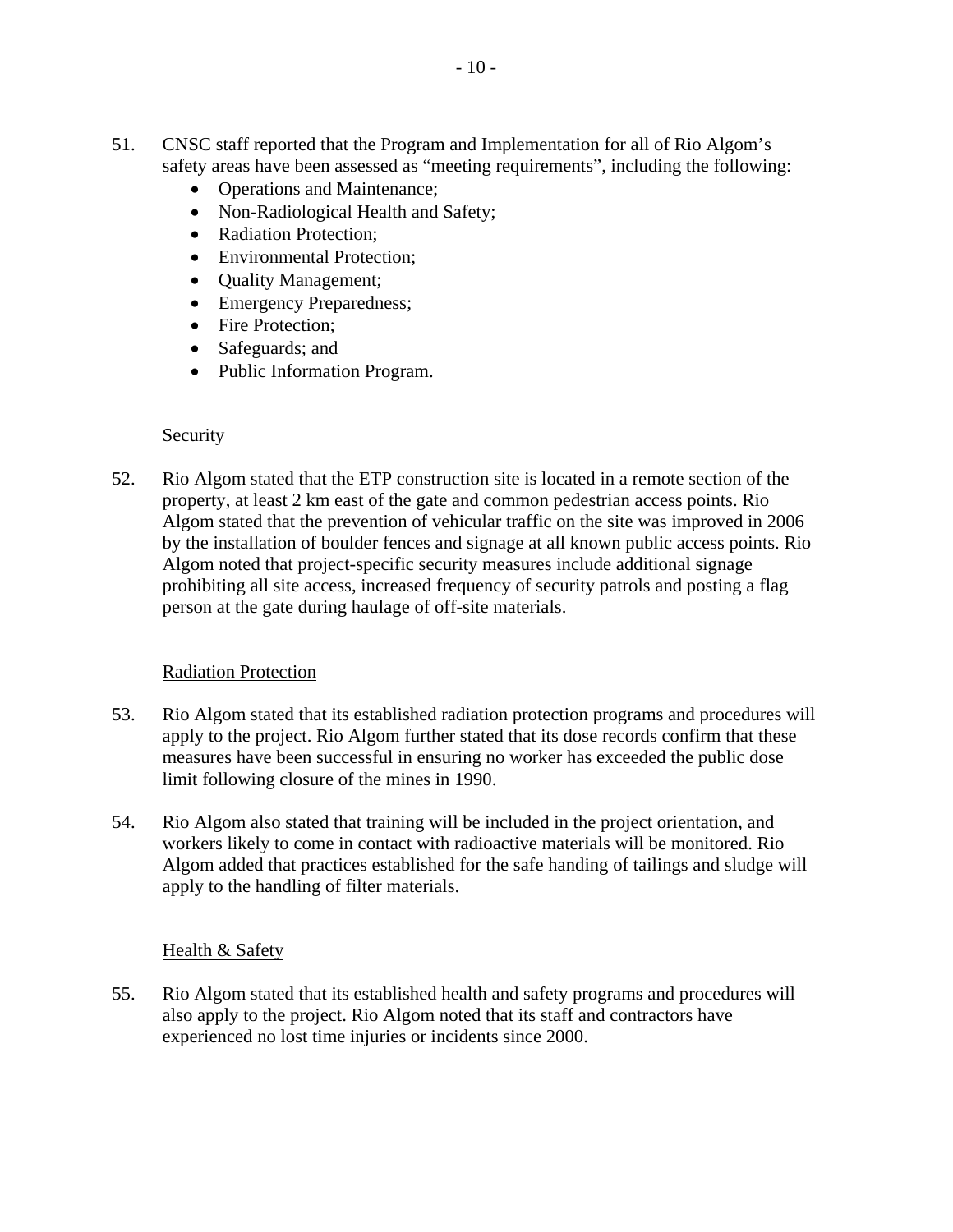- 56. Rio Algom further stated that a specific safety and environmental protection plan will be implemented for each part of construction. Rio Algom explained that the following factors will be incorporated into these plans:
	- hazard identification;
	- risk mitigation and controls;
	- safety targets and objectives, including required frequency for tool box meetings, work site inspections, and job and critical task observations;
	- project orientation requirements including radiation safety; and
	- project safety tasks, designates and schedule.

# Environmental Protection

- 57. Rio Algom stated that a contract-specific safety and environmental protection plan will be provided for each part of construction. Rio Algom explained that the following factors will be incorporated into these plans:
	- all equipment used for the purpose of site preparation and project completion will be operated and stored in a manner that prevents any deleterious substance from entering the water;
	- • all material handling and management minimizes land disturbance and storage of materials on site; and
	- regular road maintenance and watering for dust control.
- 58. Rio Algom stated that, for the purpose of fish habitat mitigation measures, it followed a letter of advice from Fisheries and Oceans Canada. Rio Algom stated that Fisheries and Oceans Canada accepted Rio Algom's proposed mitigation measures and confirmed Rio Algom's requirements for silt and fuel controls during construction. Rio Algom stated that it has incorporated silt and fuel control measures in the Stanleigh Settling Pond Dam Construction Plan.
- 59. Rio Algom stated that in order to maintain surface water quality during the dam construction phase of the project, it will establish two supplemental monitoring stations downstream of the silt curtains in McCabe Lake. Rio Algom stated that these locations will be monitored weekly for total suspended solids during dam construction and daily during periods of working at or below the McCabe Lake water level (e.g. during settling pond foundation preparation).
- 60. Rio Algom noted that monitoring and response plans, including work stoppage, have been developed and will be implemented for the project. Rio Algom further noted that an inspection and preventative maintenance program has been developed and will be implemented for the silt controls and construction dewatering systems.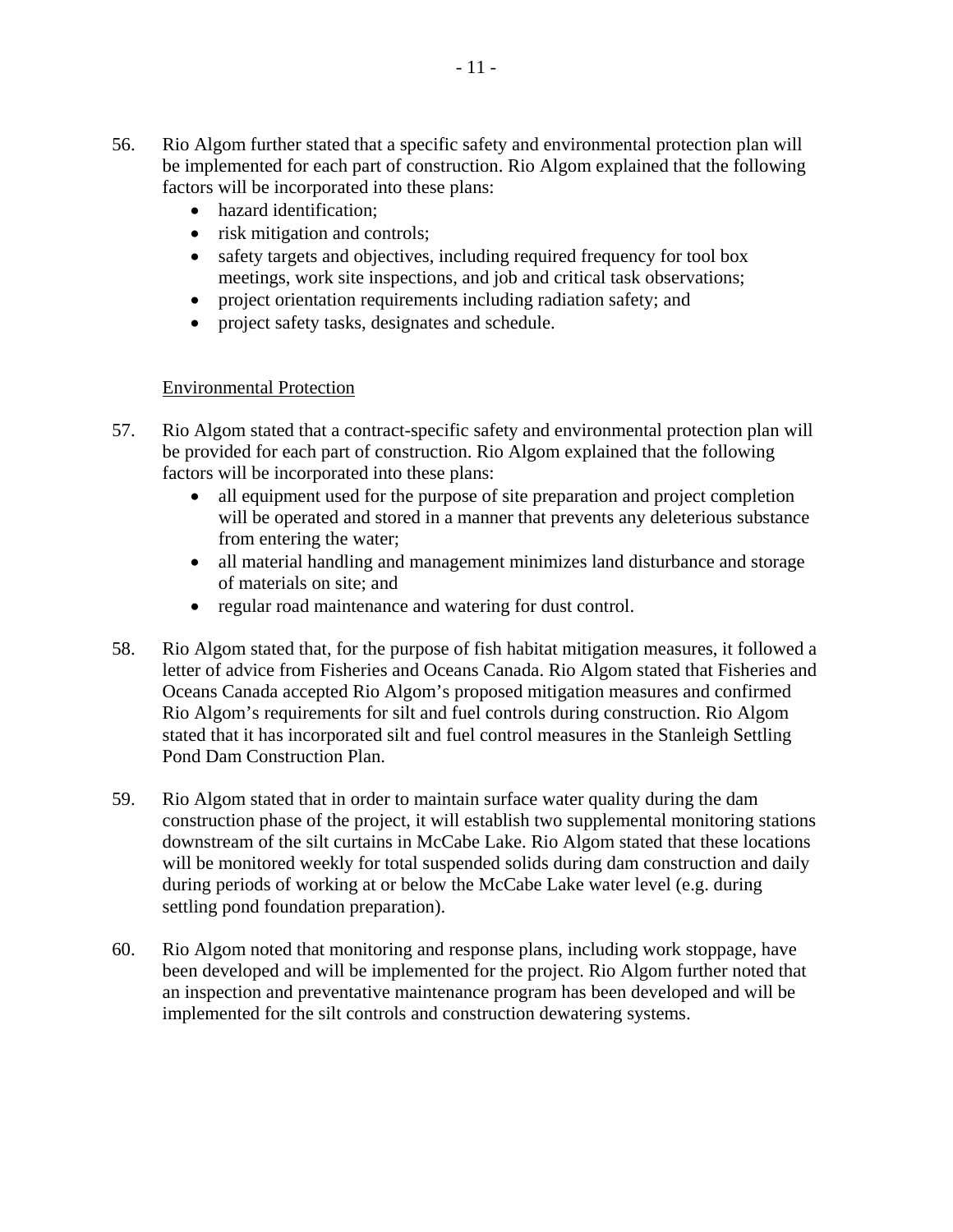61. Concerning the issue of dust and noise, Rio Algom stated that the location of the Stanleigh TMA, 3 km northeast of the City of Elliot Lake with an additional 2 km to the ETP site, with significant topographic relief, will prevent the transmission of noise. Rio Algom also stated that the project Construction Manager will ensure that the roads are inspected daily during the construction project and watered as required.

## Quality Control and Quality Assurance

- 62. Rio Algom stated that the project Construction Manager will attend the site daily to confirm that work is being executed in accordance with construction specifications. Rio Algom further stated that a qualified geotechnical engineer will evaluate foundation conditions and map bedrock prior to construction. Rio Algom noted that the geotechnical engineer will also oversee and report on concrete and dam fill placement quality control measures, and prepare as-built reports for the TMA spillway and settling pond dam.
- 63. Rio Algom also stated that it will inform the appropriate regulatory agencies, i.e., the members of the Elliot Lake Joint Review Group (see paragraph 80), and consult with them on any project changes that may have a potential significant impact on the future performance of the ETP or settling pond.
- 64. The Commission asked who would determine whether there is a potential significant impact and who would decide to inform and consult with appropriate agencies. Rio Algom stated that as the operator of the facility, it has the responsibility and will make any decisions whether to report to the members of the Elliot Lake Joint Review Group. CNSC staff emphasized that Rio Algom is responsible for the safe construction, commissioning, and ultimate operation of the facility, and as such, CNSC staff expects Rio Algom to use its quality management system for control and change management. CNSC staff noted that it, along with the members of the Elliot Lake Joint Review Group, will perform regulatory verification.

## Emergency Response and Contingency Planning

65. Rio Algom stated that emergency response and contingency planning standards will be applied to the project. Rio Algom explained that all personnel working on the site will be instructed in the basic emergency response procedures and obligations as part of the mandatory orientation session, and all contractor supervisor staff will be provided with emergency response initiation and notification procedures.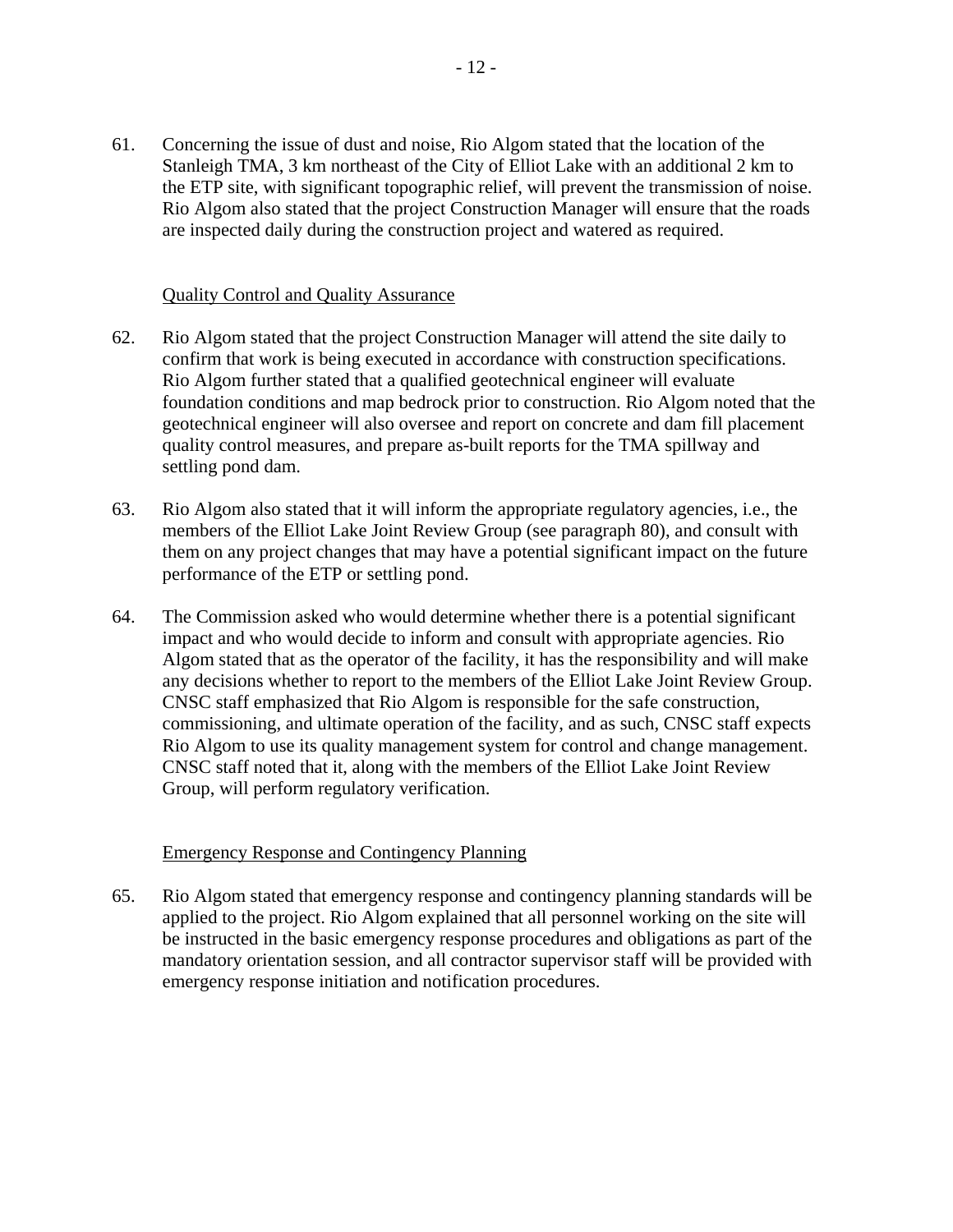- 66. Rio Algom stated that due to the construction schedule, there is only a short period of time in which an extreme precipitation event could occur, and as such, the risks are minimal for release of silt-laden storm water to McCabe lake. Rio Algom stated that in the unlikely event of an extreme precipitation event, the silt curtain in McCabe Lake would be unaffected by the flow velocity within the lake and accordingly should retain any silt washed into the lake.
- 67. Rio Algom further stated that foundation conditions and material availability have been established and no dam construction delays are expected. Rio Algom explained that in the event that bedrock mapping indicates the need for grouting or wet conditions prevent the application of clay, resulting in construction delays beyond November 15, 2007, construction would be halted for the winter. Rio Algom also stated that it has contingency plans in place, including covering and protecting the dam clay core with rip rap, installing a temporary spillway.
- 68. The Commission asked CNSC staff if it concurs with Rio Algom's assessment that risks are minimal. CNSC staff responded that there are no significant, foreseeable risks that would result in a long-term interruption. CNSC staff noted that there are some minor risks such as potential extreme rain flow events, and if the PMP event were to occur, it could result in a short-term interruption.

## Compliance Verification

- 69. CNSC staff stated that compliance verification at Rio Algom's facility is done through physical inspections and reviewing documentation and information submitted by Rio Algom. CNSC staff stated that it independently assesses Rio Algom's facilities and programs, noting that routine facility inspections are conducted annually. CNSC staff reported that following a routine compliance inspection conducted in September 2005, it was determined that there were no significant issues of non-compliance. CNSC staff noted that since this time, one other routine compliance inspection was carried out. CNSC staff further stated that CNSC geotechnical engineers inspect specified dam structures on a bi-annual basis.
- 70. CNSC staff stated that it is satisfied with Rio Algom's performance, noting that if deficiencies are identified by CNSC staff, they tend to be minor and, once identified, corrected in a timely manner. CNSC staff also noted that it is satisfied with Rio Algom's performance in investigating and proactively correcting deficiencies and initiating general improvements.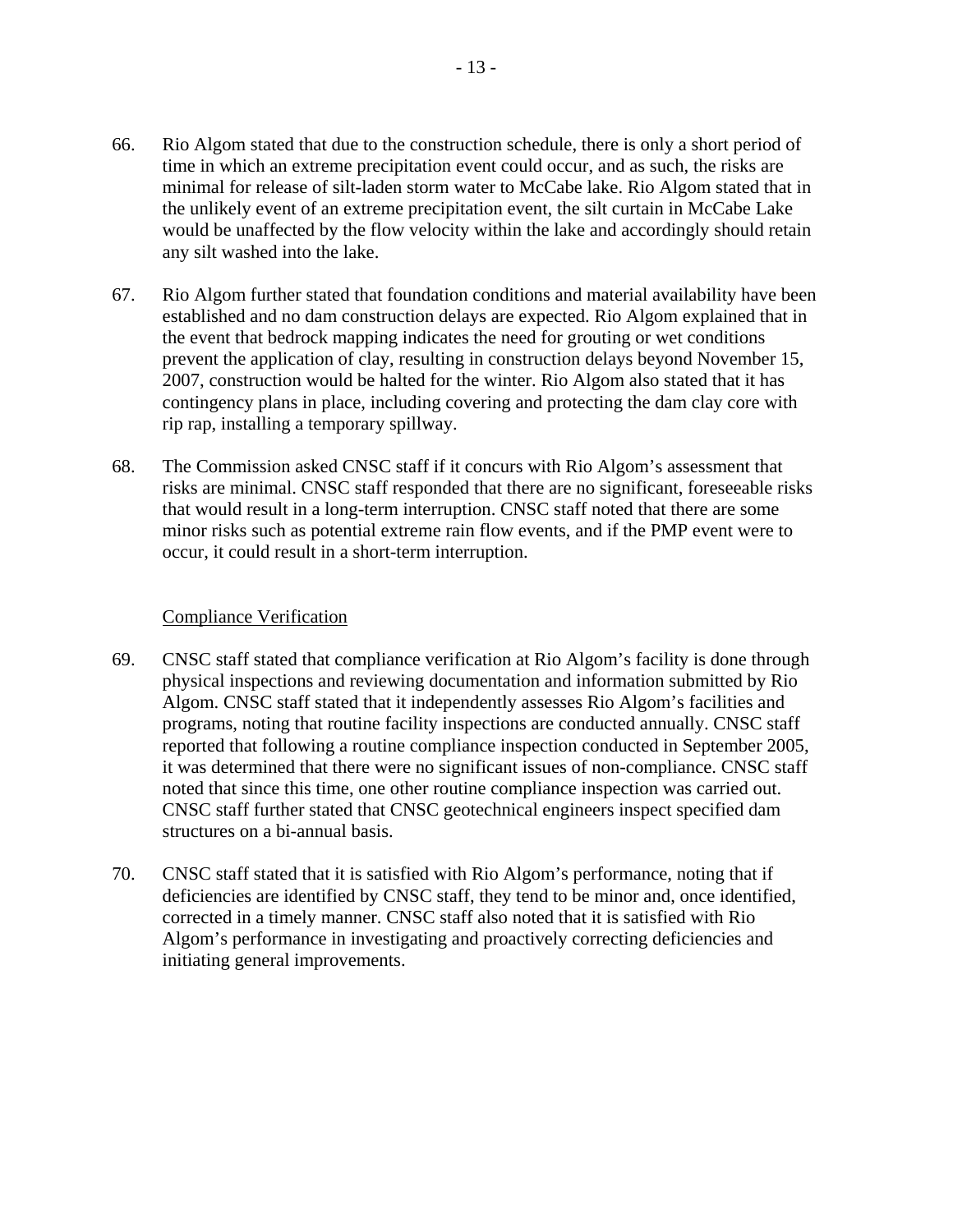## Financial Guarantee

71. CNSC staff stated that the financial guarantee for the facility is secured by a letter of credit. CNSC staff noted that the value of the financial guarantee is adjusted annually in a proposal due by March 31 of each year. CNSC staff stated there continues to be adequate assurance that the Quirke, Panel, Spanish American, Milliken, Lacnor, Nordic/Buckles and Pronto mine sites will be maintained as required. CNSC staff also stated that the arrangements made in relation to the Stanleigh mine site with the backing of the Canada-Ontario cost-sharing agreement together remain an adequate form of financial guarantee.

- 14 -

72. The Commission asked whether the project would utilize any of the funds allocated for the financial guarantee. Rio Algom stated that it would not.

# Cost Recovery

73. CNSC staff stated that Rio Algom is in compliance with the CNSC's *Cost Recovery Fees Regulations, 2003*<sup>5</sup> .

# Public Interest

- 74. CNSC staff reported that there has been no significant public interest with respect to the proposed licence amendment. CNSC staff stated that it solicited comments from the public and stakeholders during the EA and no comments were received.
- 75. CNSC staff also stated that Rio Algom's public information program was augmented for 2006 by public consultation activities specifically related to the project, including council presentations, an open house and a newsletter.
- 76. In its intervention, the Serpent River Regional Environmental Committee stated that it has been amply informed in all stages of project by CNSC staff and Rio Algom, noting that their submissions are thorough, well written and understandable.

# Aboriginal Consultation

77. Rio Algom stated that the First Nation band nearest to the facility is the Serpent River First Nation. Rio Algom stated that it maintains an on-going communication and consultation with the Serpent River First Nation, and as such, the Serpent River First Nation was consulted with respect to this project. Rio Algom noted that the Serpent River First Nation provided input on the Valued Ecosystem Components for the EA, which resulted in Rio Algom increasing fish consumption rates to reflect aboriginal intake for the evaluation of potential human health impacts.

 $\overline{a}$  $5$  S.O.R./2003-212.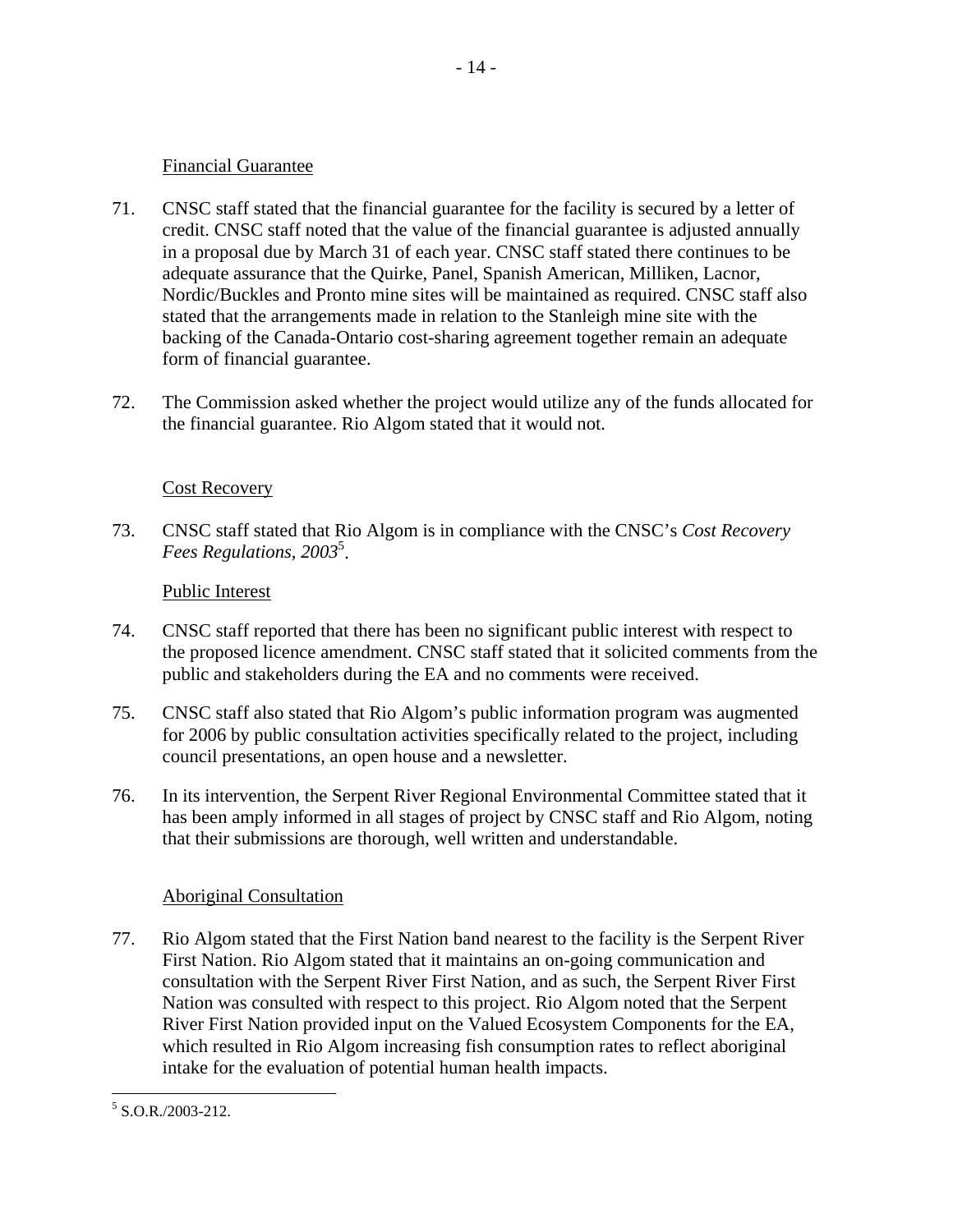- 78. Rio Algom further noted that the Ontario Ministry of Natural Resources has undertaken consultation with the Serpent River First Nation on the disposition of water rights to Rio Algom. Rio Algom stated that a verbal indication of agreement has been made.
- 79. The Commission asked if a formal agreement had been reached. Rio Algom replied that at a meeting in April 2007, the Serpent River First Nation confirmed for the record that it had no further questions with respect to either the Stanleigh Treatment Plant Project or the disposition of water rights.

# Consultation with Other Agencies

- 80. CNSC staff stated that it has made use of cooperative arrangements between the Commission and other regulatory agencies, specifically members of the Elliot Lake Joint Review Group, which includes the following:
	- Environment Canada:
	- Fisheries and Oceans Canada:
	- Ontario Ministry of the Environment (MOE);
	- Ontario Ministry of Natural Resources (MNR);
	- Ontario Ministry of Northern Development and Mines; and
	- Ontario Ministry of Labour.
- 81. CNSC staff explained that the group participates in various activities associated with the CNSC licenses in Elliot Lake, including facility inspections, compliance meetings and review and comment on licence performance, and the design and conduct of the various environmental monitoring programs.
- 82. Rio Algom stated that other permits and approvals were required to enable the project to proceed, including the following:
	- • Certificate of Approval Industrial Sewage for the discharge of effluent to McCabe Lake, by the MOE;
	- Certificate of Approval for the use of a 10-20 kW back-up diesel generator, issued by the MOE;
	- Approval under the Lakes and Rivers Improvement Act (LRIA) for construction of the settling pond dam, by the MNR;
	- MOE EA for the water turbine, as required by Regulation 116/01 Electricity Projects;
	- Land Use Permit for micro hydro electric power generation from the influent flow to the treatment plant, by the MNR;
	- Waterpower Direct Site Release required for approval of the turbine location, by the MNR;
	- a clearance letter from DFO confirming that the mitigation incorporated into the facility design will be sufficient to avoid a harmful disruption, alteration, or destruction of fish habitat;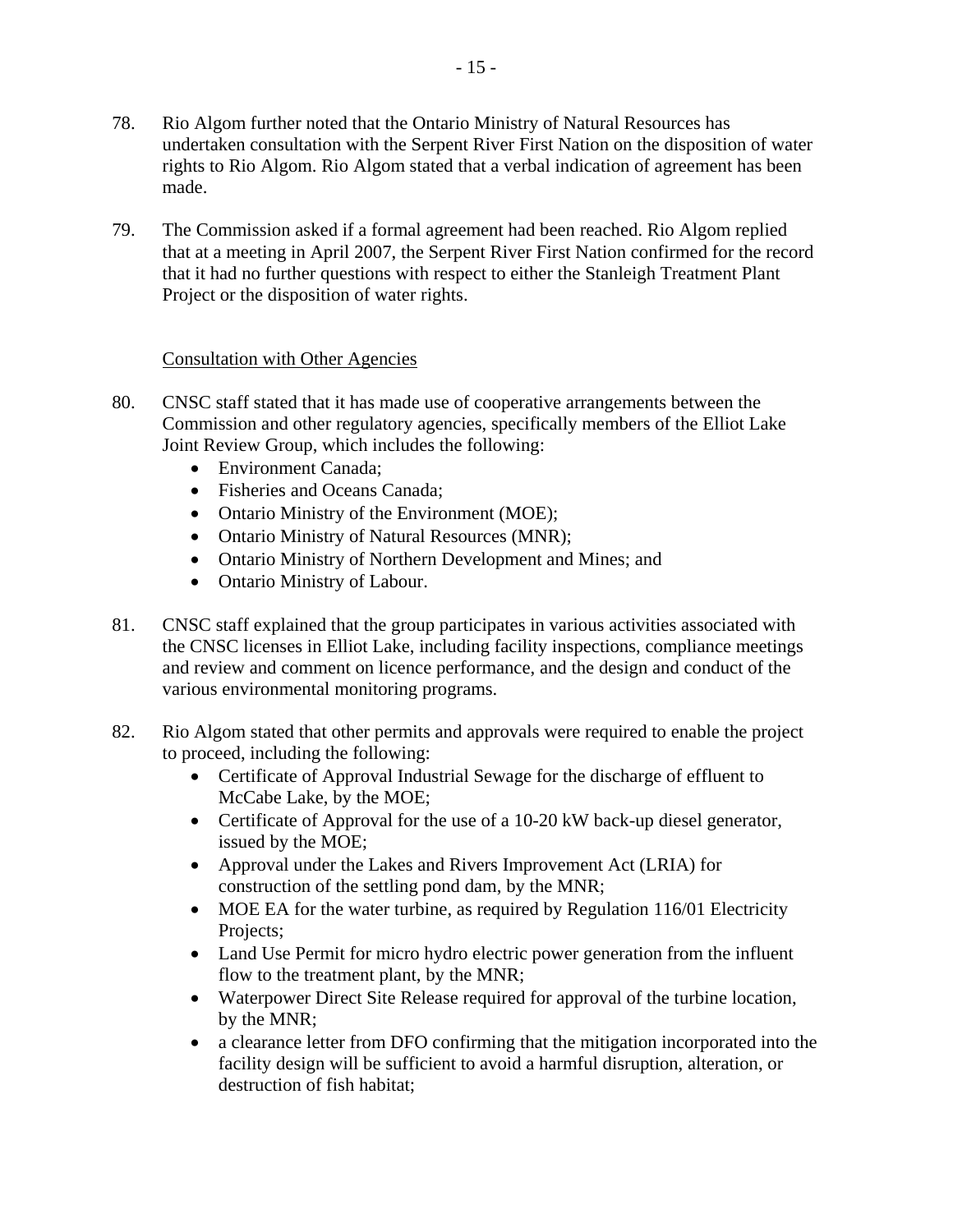- a Forest Resource Licence for the clearing of the basin area, or, if a local logging licensee is contracted out to conduct the clearing, a letter of authorization from MNR; and
- a demolition permit from the city of Elliot Lake.
- 83. During the hearing, CNSC staff reported that all of the approvals and permits had been obtained by Rio Algom, save for the Certificate of Approval for the use of a 10-20 kW back-up diesel generator and the demolition permit from the city of Elliot Lake. CNSC staff noted that the Certificate of Approval is expected to be issued shortly, as confirmed by MOE staff. CNSC staff also noted that the demolition permit will be sought by Rio Algom later in the project once the demolition contractor has been selected and a building permit for the new ETP has been applied for.

# **Application of the** *Canadian Environmental Assessment Act*

- 84. Before making a licensing decision, the Commission must be satisfied that all applicable requirements of the CEAA have been fulfilled.
- 85. A screening level EA was conducted pursuant to the CEAA and the Commission determined that the project is not likely to cause significant adverse environmental effects, taking into account mitigation measures identified in the EA Screening Report.
- 86. Therefore, the Commission is satisfied that all applicable requirements of the CEAA have been fulfilled.

## **Conclusion**

- 87. The Commission has considered the information and submissions as presented in the material available for reference on the record.
- 88. The Commission is satisfied that the applicant meets the requirements of subsection 24(4) of the *Nuclear Safety and Control Act*. That is, the Commission is of the opinion that Rio Algom is qualified to carry on the activity that the amended licence will authorize and that it will make adequate provision for the protection of the environment, the health and safety of persons and the maintenance of national security and measures required to implement international obligations to which Canada has agreed.
- 89. The Commission therefore amends, pursuant to section 24 of the *Nuclear Safety and Control Act*, the Class IB Nuclear Waste Facility Operating Licence WFOL-W5- 3101.02/indf issued to Rio Algom Corporation for its closed uranium mine sites located in Elliot Lake, Ontario.